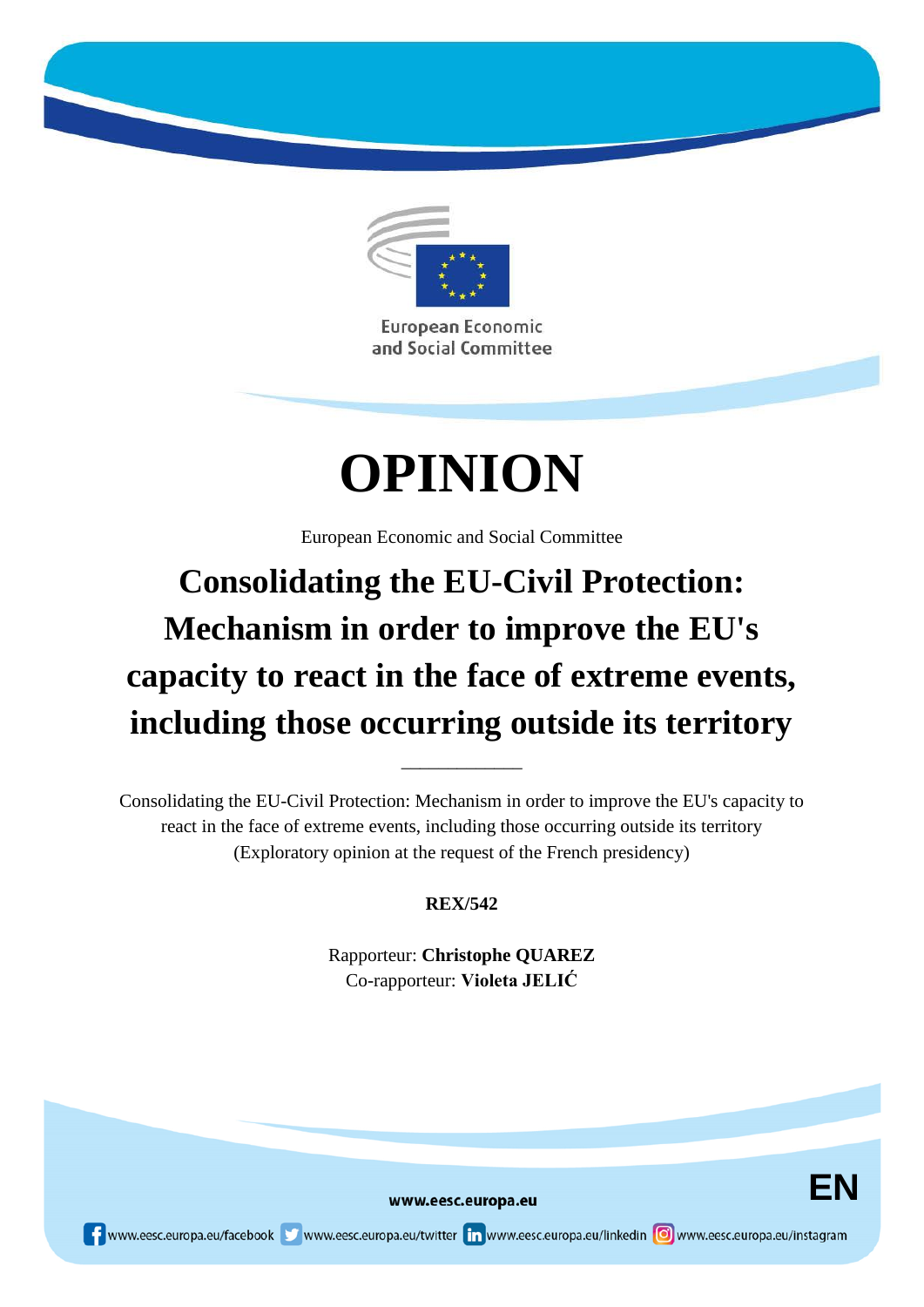Section responsible External Relations Adopted in section 09/03/2022 Adopted at plenary 24/03/2022 Plenary session No 568 Outcome of vote (for/against/abstentions) 210/0/2

Referral French Presidency of the Council of the European Union, 21/09/2021 Legal basis Article 304 of the Treaty on the Functioning of the European Union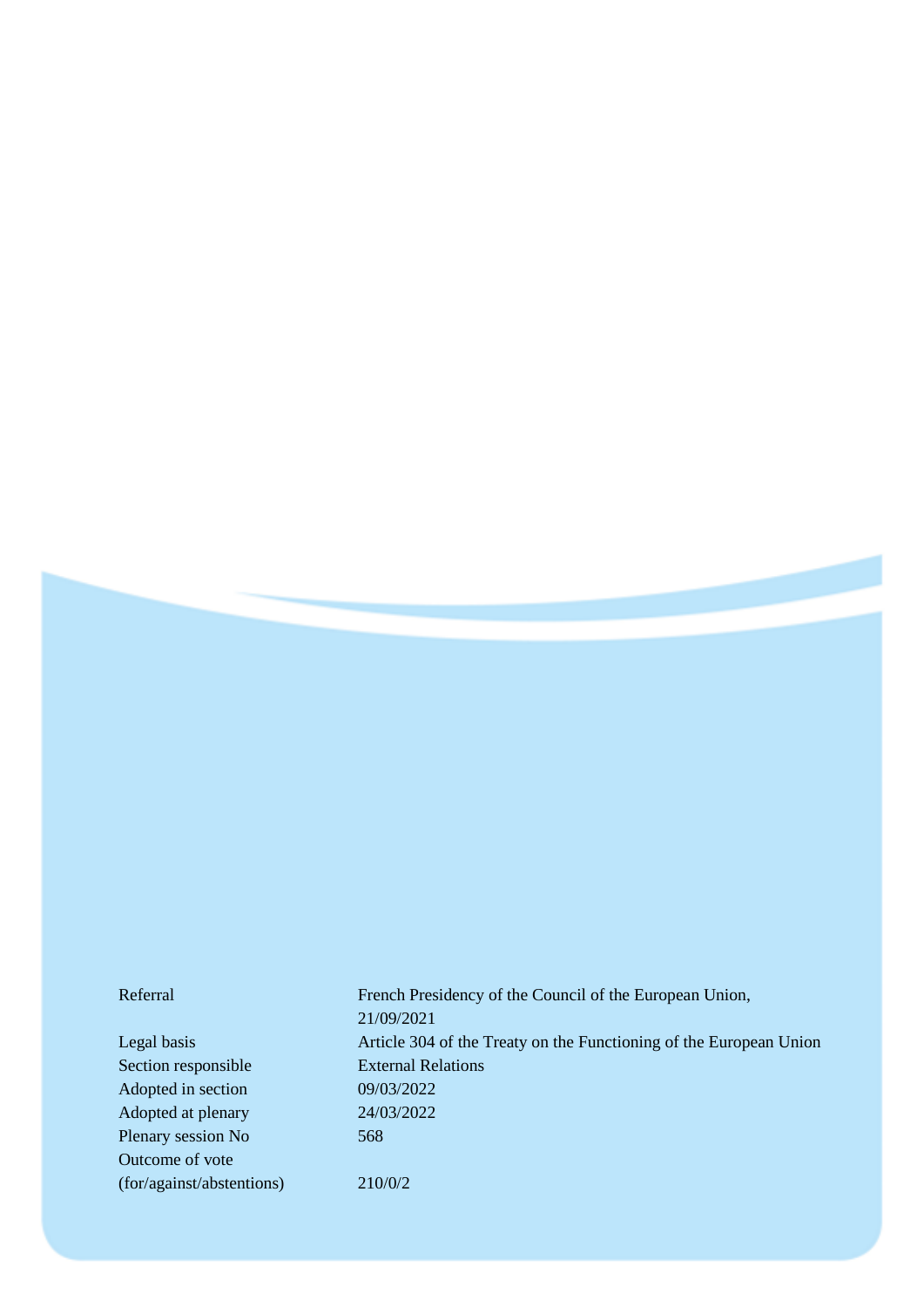#### 1. **Conclusions and recommendations**

- 1.1 The Union Civil Protection Mechanism (UCPM or 'the Mechanism') is no longer sufficiently capable nor wide enough to respond to disasters linked to climate change and multiple risks in terms of prevention, preparedness, warning, planning and operational capabilities, occurring inside and outside the Union's territory.
- 1.2 Beyond its well established activity as regards natural disasters, the UCPM is called upon tackle other risks such as pandemics, assistance to people in war zones, major industrial risks, largescale maritime pollution, consequences of cyber-attacks on electricity or drinking water networks and all essential infrastructures, or management of humanitarian crises linked to immigration.
- 1.3 The link between civil protection (short-term operations) and humanitarian aid (long-term management) needs to be better addressed and coordinated.
- 1.4 The EESC considers that post-disaster action of the EU for events outside its territory needs to be further identified and developed.
- 1.5 The EESC underlines the utmost importance of evolving operational cooperation through harmonisation of training, compatibility of material and equipment, clarity and efficiency of command chains.
- 1.6 The EESC considers that the need to set up a European agency for civil protection and humanitarian aid should be examined, as a practical mechanism of stronger foreign policy actions.
- 1.7 The EESC draws attention to the necessary progress to be made with regard to the intervention decision-making process, outside the EU territory.
- 1.8 The EESC considers that the diplomatic dimension of European civil protection is not sufficiently developed. As regards external relations and reaction of the EU in the face of extreme events, the EESC underlines the importance of:
	- Focusing on prevention, preparedness and recovery procedures in a more resilient way; working with the UN on Disaster Risk Reduction strategies and the implementation of the "build back better" priority of UN-Sendai Framework of Action to strengthen resilience inside and outside the EU, as a sustainable approach adjusted with the SDGs.
	- Enhancing knowledge sharing, expertise and exchange of lessons learnt, common training and exercises worldwide, including the civil society on the local level.
	- Highlighting links between civil protection and humanitarian aid, especially in isolated areas of the world when a disaster strikes.
	- Including cultural awareness as a key issue of civil protection training to enhance the effectiveness of the UCPM activity (aid deployment) at the area of the disaster, worldwide.
- 1.9 The EESC questions the definition of the geographical scope of the UCPM and the selection criteria of participating countries.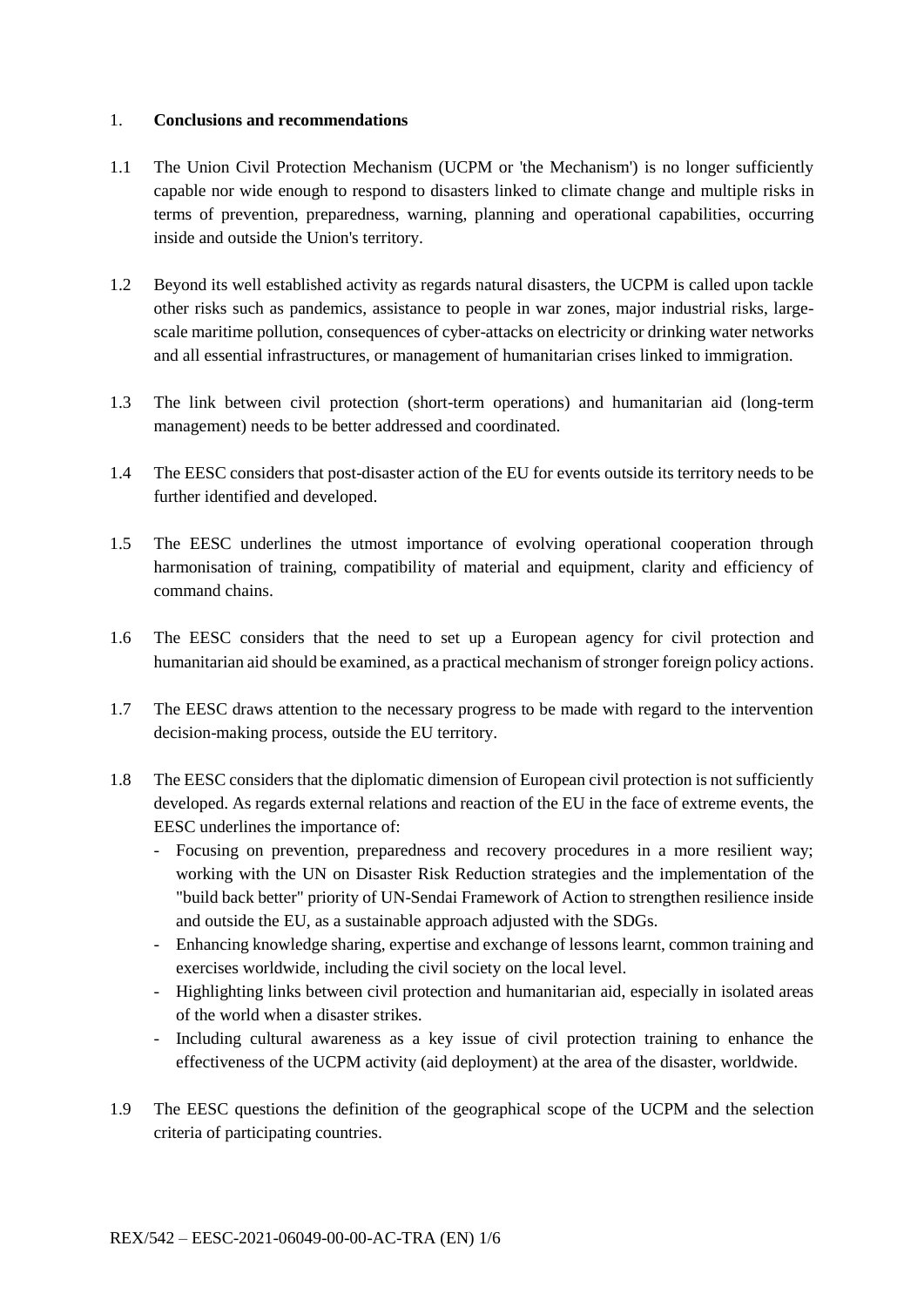- 1.10 Appropriate communication must be encouraged in the international public opinion in order to enhance the UCPM's action.
- 1.11 The EESC would support the idea of developing joint disaster management first response transnational teams with own resources, joint training and standardisation of resources and equipment.
- 1.12 The EESC encourages a proposal for a legislative amendment to authorise automatic and immediate response under the Mechanism in the event of a mankind disaster inside and outside the EU territory, without requiring a prior request from the Member State concerned, the Member State retaining the right to refuse such assistance. This resource in a form of a task force may contribute to strengthening of the external dimension of EU relations through civil protection.
- 1.13 The EESC supports strengthening of voluntarism for civil protection, recommending the development of standards for volunteering programmes with provisions that guarantee volunteers human and labour rights and the creation of common certification system for voluntary civil protection teams.
- 1.14 The EESC notes the lack of a rapid response flexible financial instrument for providing direct funding to affected populations for compensation, upon request.
- 1.15 The EESC supports strengthening of public information actions concerning UCPM's activity through modern ways of communication (e.g. social media), and an active role of organised volunteer organisations.
- 1.16 The EESC notes the need for further strengthening of cooperation of the Union's operational response with the humanitarian organizations and the civil society for better deployment of the aid on the ground.
- 1.17 The EESC highlights the need of further consideration of ensuring continuity of SMEs in the aftermath of a disaster.
- 1.18 The EESC recommends a stronger involvement of the scientific community in the alert and prevention process of the UCPM, taking advantage of the EU Civil Protection Knowledge Network and the reinforcement of the DRM Knowledge Centre.

#### 2. **Background**

- 2.1 The Union Civil Protection Mechanism, at the heart of the European cooperation on disaster risk management, provides a network of mutual assistance and solidarity inside and beyond the borders of the European Union.
- 2.2 The Mechanism brings together 33 states; 27 EU Member States and 6 Participating States: Iceland, Norway, Serbia, North Macedonia, Montenegro and Turkey. It is used in prevention, planning and operational responses, and enables coordinated aid to disasters and humanitarian crisis situations. Any country in the world confronted with a major disaster can seek assistance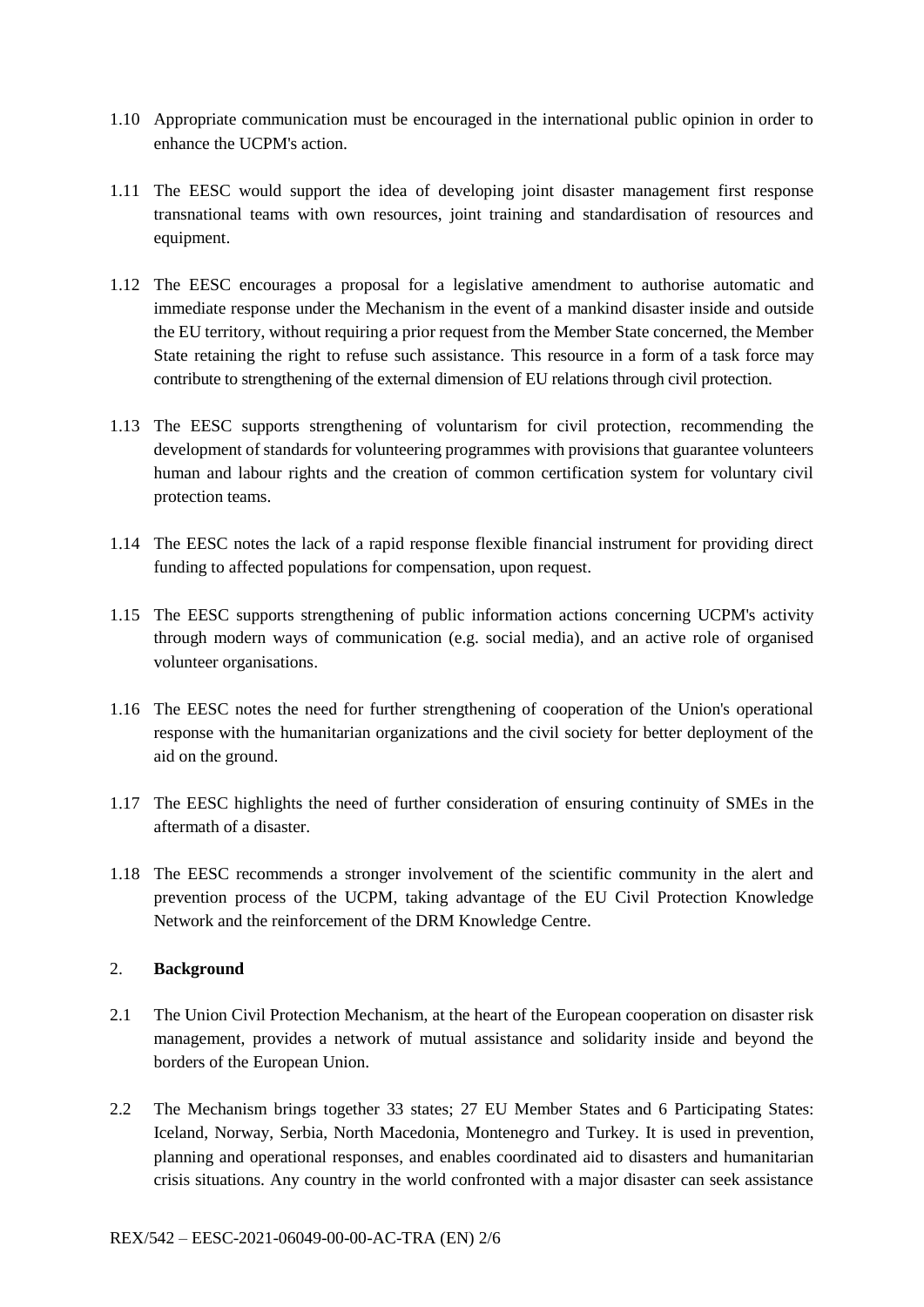through the Emergency Response Coordination Centre (ERCC), as a foreign policy mechanism of EU.

- 2.3 Already reinforced in 2019 through the establishment of a reserve of additional capacities and through the European Civil Protection Knowledge Network, the UCPM's policy framework has been further strengthened through new legislation published on 20 May 2021. The revised UCPM now includes a cross-sectoral and cross-border approach to risk and disaster management, based on 'disaster resilience objectives', and planning at EU level. On a proposal from the European Parliament, it also incorporates the concepts of climate change and biodiversity.
- 2.4 However, major natural disasters in recent years (mass fires in southern Europe in 2017 and 2021, floods in central and northern Europe in 2014 and 2021, earthquakes in Haiti in 2010 and 2021, etc.), and the increase in their frequency and intensity, undermine existing response mechanisms such as the UCPM, which is also simultaneously confronted with other complex crises (migratory, health, humanitarian). The recent events in Ukraine demonstrate the need to reinforce the mechanism and render more coherent the links between civil protection and humanitarian aid.
- 2.5 For this reason, the French authorities have asked the EESC to work on Europe's response to climate change through three main areas of study: (i) early warning and public information; (ii) forecasting and planning, and (iii) capability response.

#### 3. **General comments**

- 3.1 From an operational point of view, the UCPM has been strengthened by several complementary instruments such as the rescEU reserve of resources, the Copernicus satellite service (a satellite risk mapping system), the European Civil Protection Pool (ECPP) and the EU Civil Protection Knowledge Network (KN).
- 3.2 Set up in 2019, rescEU established a new additional reserve of resources (the rescEU reserve) which includes a fleet of firefighting planes and helicopters, rescue equipment, medical evacuation planes, emergency medical teams, and a stockpile of medical equipment and field hospitals that can respond to health emergencies and chemical, biological, radiological and nuclear incidents. RescEU complements the UCPM in missions such as firefighting, medical assistance and research.
- 3.3 The Emergency Response Coordination Centre (ERCC) is at the heart of the functioning of the UCPM. It centralises and coordinates the different aid sent by countries and is responsible for the rapid deployment of emergency aid to areas affected by disaster.
- 3.4 Countries announce the means they are able to provide to the requesting country using the Common Emergency Communication and Information System (CECIS). The platform enables online records to be kept, where the ERCC can detail the needs of the requesting countries, and where the assisting countries can specify the means they intend to make available.
- 3.5 In addition, participants may commit national resources for emergency response to the European Civil Protection Pool (ECPP). This pool allows better planning and coordination of response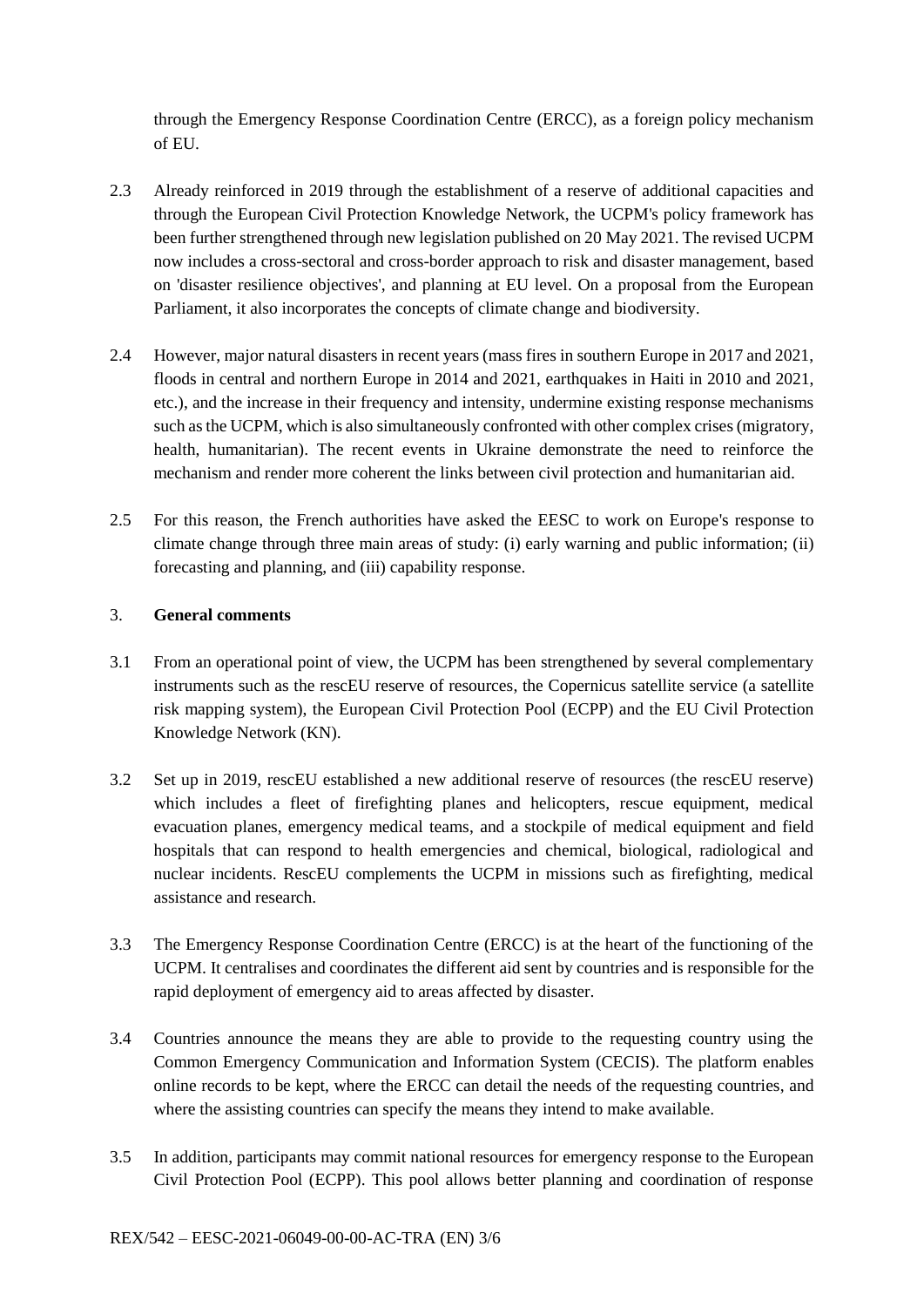activities at European and national level, which provides a faster and more reliable EU response to disasters.

- 3.6 Supporting prevention and preparedness activities, the EU also increased financial support for capacities registered in the ECPP. The financial support can be used to adapt and repair capacities, as well as to cover operational costs (inside the EU) and transport costs (outside the EU) when deployed under the UCPM.
- 3.7 The Mechanism was triggered several times as part of the EU's crisis management framework during the COVID-19 pandemic. The experience demonstrated that the EU needs to be better prepared to respond to large-scale emergencies, and that the existing legal framework on health and civil protection should be reinforced.
- 3.8 Financially, the Mechanism receives, in addition to contributions from participating countries, a financial envelope from the EU's multiannual budget 2021-2027. More specifically, the financial envelope for the implementation of the Mechanism for the 2021-2027 period will be EUR 1 263 000 000. Furthermore, external assigned revenue from the European Union Recovery Instrument of up to EUR 2 056 480 000 will also be allocated for the implementation of the Mechanism for the same period.
- 3.9 The EU Civil Protection Knowledge Network (KN), a new platform for sharing knowledge, best practices and lessons learned by civil protection experts and emergency management personnel, is an instrument by which the EU intends to strengthen its European Disaster Risk Management.
- 3.10 The KN aims to foster stronger synergies among practitioners, policy-makers and scientists through the pillars capacity development and science, where activities are initiated, planned, designed and implemented. KN's actions include common exercises, bilateral and multilateral exchanges, cooperation and common projects.
- 3.11 As concerns civil protection outside the EU framework, it is important to mention NATO's Euro-Atlantic Disaster Relief Coordination Centre (EADRCC), which offers assistance mainly in cases of natural and man-made disasters, and the United Nations Disaster Assessment and Coordination (UNDAC), which offers assistance during the first phase of a sudden-onset emergency.
- 3.12 Within Europe, the Union for the Mediterranean platform (UfM), a multilateral partnership focused on increasing the potential for regional integration and cohesion among Euro-Mediterranean countries, including Turkey, endorsed an action plan concerning preparations for efficient mutual assistance in the Euro-Mediterranean area. Among the actions proposed were rapid responses. Key factors include the reinforcement of public emergency service actions through volunteers, and citizens' involvement in saving lives.
- 3.13 The UCPM was activated 382 times between 2007 and 2020. In 2020 it was activated 102 times – 82 more activations than the previous year. Of the 102 activations, 36 were inside the EU, and 66 were outside the EU, with 85 of the total activations related to COVID-19.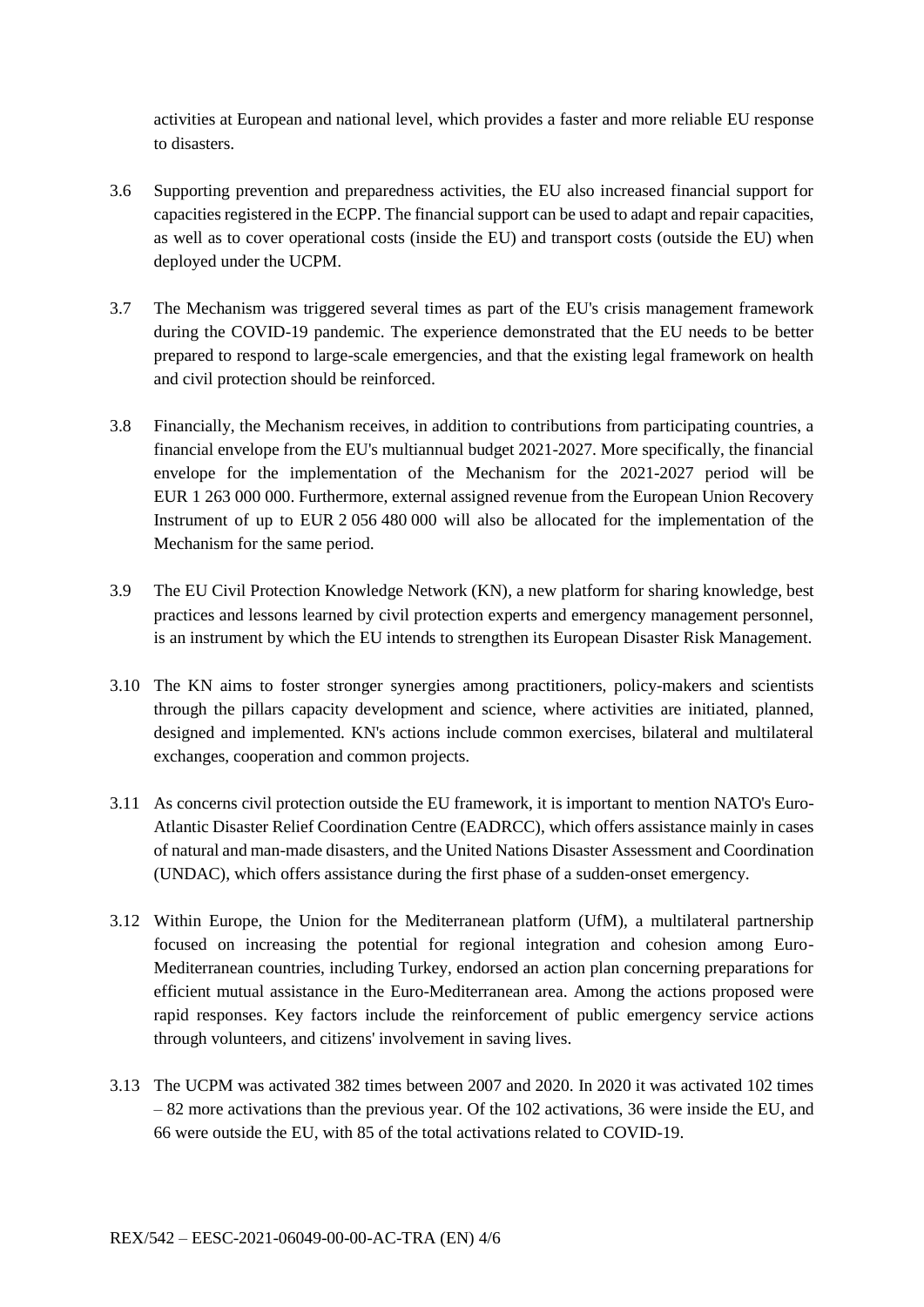#### 4. **Specific remarks**

- 4.1 The UCPM is no longer sufficiently sized to respond to natural disasters linked to climate change in terms of prevention, warning, planning, forecasting and operational capacity.
- 4.2 Sectors such as maritime pollution, industrial risks and disasters on electricity and drinking water networks should be better addressed by the EU Civil Protection Mechanism.
- 4.3 The EESC considers that the diplomatic dimension of European civil protection is not sufficiently developed towards the EU's immediate neighbourhood (notably the Balkans), or towards North Africa and African countries in addition to the EU's development policy. This diplomatic dimension of the UCPM should be exploited in several ways, by (i) strengthening the pre-accession process of candidate countries to the EU, while respecting all accession criteria; (ii) reducing the influence of China and Russia in some countries and geographical areas (Africa, Georgia, Ukraine); (iii) facilitating diplomatic relations with certain hostile countries (e.g. aid in fighting forest fires in Russia or Turkey); (iv) completing the European Union's development aid policy; and (v) engaging with countries directly under Russian influence, such as Kazakhstan, Europe's energy partner, and which are large and are at great risk (of forest fires, for example).
- 4.4 The EESC questions the definition of the geographical scope of the UCPM and the selection criteria for the Member States. For example, accession candidate countries, Switzerland and Moldova should join the UCPM to acquire a truly continental dimension.
- 4.5 With regard to external operations coordinated by the European Commission, when third countries request assistance, it is necessary to specify the conditions and the decision-making process for initiating such operations, paying special attention to transparency.
- 4.6 The EESC also recommends that a civil protection correspondent be appointed in each Permanent Representation of the EU in order to systematically inform third countries of possible EU assistance in the event of a serious disaster, to ensure the necessary coordination with the country's own civil protection forces.
- 4.7 The EESC draws the Commission's attention to the wide disparities that exist today between the different civil protection structures, and stresses the need to harmonise the way in which these forces are organised, in particular in terms of training staff, procedures, and equipment (e.g. the diameters of fire lances differ from one country to another). This disparity can be overcome by organising and standardising standard modules in each EU country. These standard modules are already in place, however increasing their numbers and improving their standardisation must be actively encouraged. For example, forest fire modules in one country may be equipped with road vehicles, and in another country with off-road vehicles.
- 4.8 Moreover, close cooperation between national civil protection authorities, universities and researchers should be strengthened. The implementation of the EU Civil Protection Knowledge Network through the pillars capacity development and science, and the reinforcement of the DRM Knowledge Centre, provide the space and means to strengthen this cooperation.